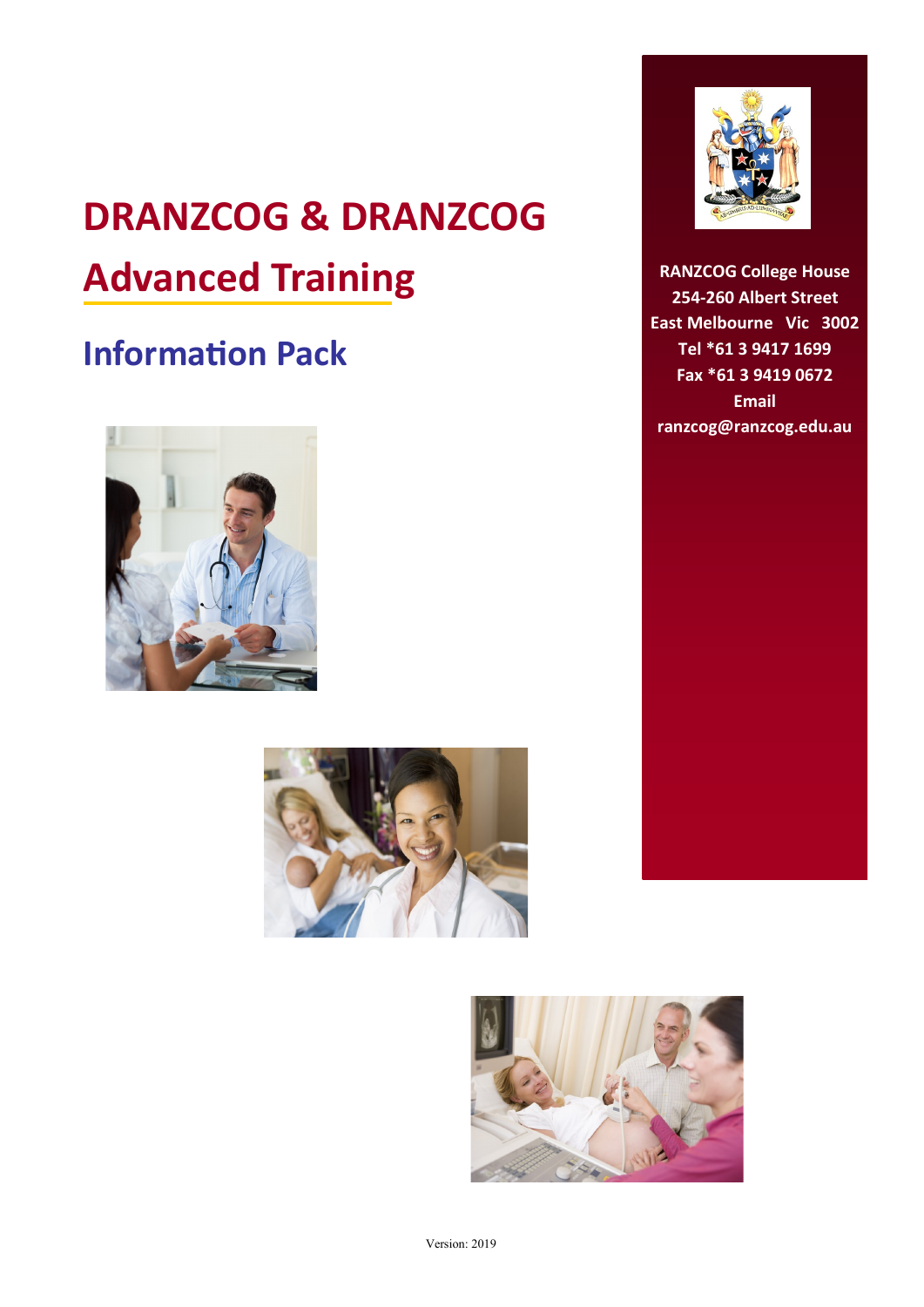#### © RANZCOG 2019

This work is copyright. Apart from any use as permitted under the *Copyright Act 1968*, no part may be reproduced by any process without written permission from The Royal Australian and New Zealand College of Obstetricians and Gynaecologists. Requests and enquiries concerning reproduction should be directed to the Chief Executive Officer, RANZCOG, 254-260 Albert Street, East Melbourne, Victoria 3002, Australia.

Published by

Conjoint Committee for the Diploma of Obstetrics and Gynaecology (CCDOG) comprising representatives of the following Colleges:

The Royal Australian and New Zealand College of Obstetricians and Gynaecologists 254-260 Albert Street East Melbourne VIC 3002

The Royal Australian College of General Practitioners 100 Wellington Parade East Melbourne VIC 3002

The Australian College of Rural and Remote Medicine Level 2 410 Queen Street Brisbane QLD 4000

#### **Disclaimer**

Decisions of the CCDOG with respect to assessment of performance shall be final and shall be made at the discretion of the CCDOG. The CCDOG shall not be liable for any claims for loss or damage made by participants as a result of any decision by the CCDOG in relation to assessment generally. All trainees, supervisors and others participating or applying for participation in the Certificate and Diploma Programs in Women's Health do so on the understanding that the CCDOG shall not be liable for the consequences resulting from decisions of the CCDOG.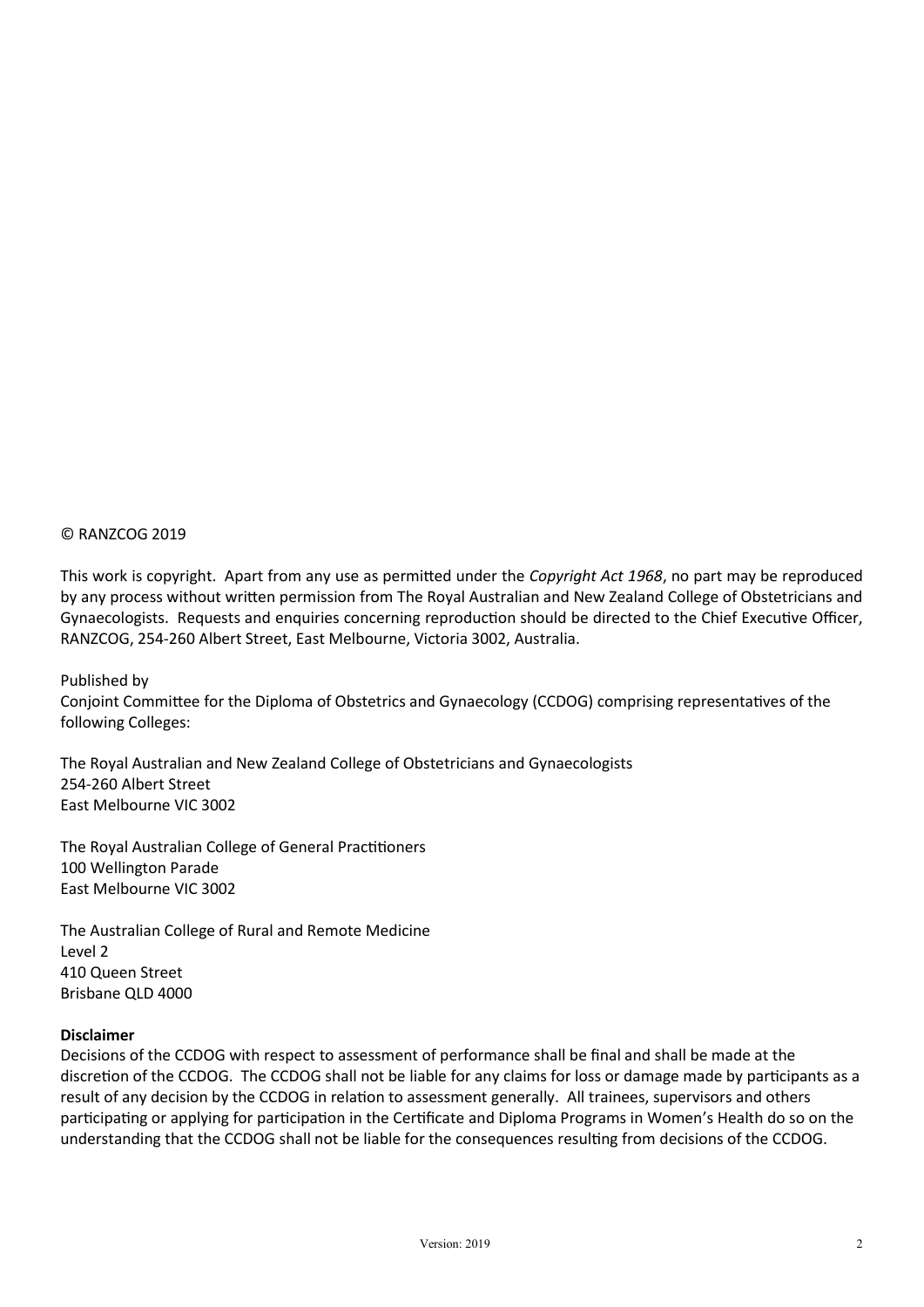# **CONTENTS**



| 1.  | Official RANZCOG position description for DRANZCOG & DRANZCOG Advanced<br><b>Training Supervisors</b>                                                                                               | 5  |
|-----|-----------------------------------------------------------------------------------------------------------------------------------------------------------------------------------------------------|----|
| 2.  | <b>Essential Information for DRANZCOG &amp; DRANZCOG Advanced Training Supervisors</b>                                                                                                              | 7  |
| 3.  | FAQs about the Workplace-based Assessments for Training Supervisors & Mentors<br>Frequently Asked Questions about the Workplace-based Assessments for Training<br>Supervisors and Training Mentors. | 9  |
| l4. | <b>FAQs about the Workplace-based Assessments for Assessors</b><br>Training Supervisors may also act as Assessors for the Workplace-based Assessments.                                              | 11 |
| 5.  | <b>Useful links</b><br>A list of contents relevant to DRANZCOG/DRANZCOG Advanced Training Supervisors on<br>the RANZCOG website.                                                                    | 13 |
| 6.  | <b>CWH and DRANZCOG Calendar 2019</b><br>Important dates for trainees and Training Supervisors.                                                                                                     | 15 |
| 7.  | <b>College Contacts</b><br>Contact details for relevant College staff.                                                                                                                              | 17 |
| 88. | <b>Resignation form for Diploma/Diploma Advanced Training Supervisors</b>                                                                                                                           | 21 |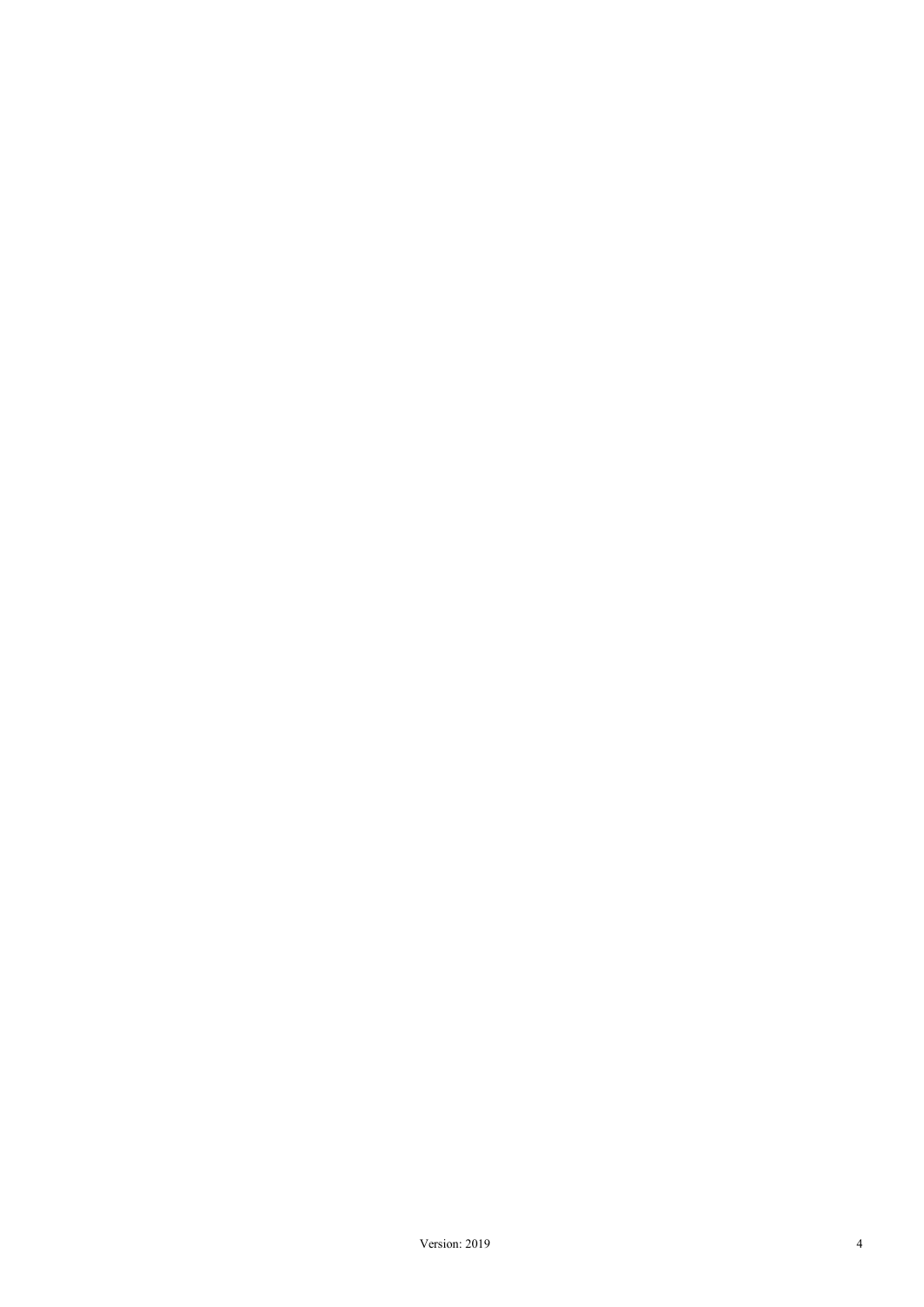## **POSITION DESCRIPTION FOR DRANZCOG & DRANZCOG ADVANCED TRAINING SUPERVISORS**

#### *Position title*

DRANZCOG/DRANZCOG Advanced Training Supervisor

#### *Reports to*

In the first instance, the Chair of the relevant State Reference Committee (SRC), and the Conjoint Committee for the Diploma of Obstetrics and Gynaecology (CCDOG). Ultimately, all supervisors are responsible to RANZCOG.

#### *Primary purpose of position*

To oversee, in close consultation with the Chair of the relevant State Reference Committee (SRC) and CCDOG, all aspects of the in-hospital training of a DRANZCOG/DRANZCOG Advanced trainee or group of trainees, including ensuring they are provided with the practical instruction, ongoing support and appropriate assessment to enable them to meet the professional and educational requirements specified in the DRANZCOG & DRANZCOG Advanced curricula.

#### *Qualifications and skills*

- Training Supervisors of DRANZCOG trainees must hold the DRANZCOG, DRANZCOG Advanced or Fellowship of RANZCOG.
- Training Supervisors of DRANZCOG Advanced trainees must hold either the DRANZCOG Advanced or Fellowship of RANZCOG.
- Post-DRANZCOG/DRANZCOG Advanced or post-Fellowship experience in a teaching hospital or other setting is highly desirable.
- Demonstrated commitment to teaching and training.
- Good interpersonal skills and the ability to communicate effectively with trainees, other medical staff and patients.
- Ability to contribute to the planning and delivery of an effective training program at the hospital level.

**NB: Training Supervisors must be in active obstetric practice in the hospital where the trainee will be training with the exception of one of the two DRANZCOG Advanced Training Supervisors, who can be located off site but must be in regular contact with both the trainee and on-site Training Supervisor via telephone, Skype, email, etc.**

#### *Key challenges*

- Maintain effective trainee supervision and support within a complex and busy hospital environment.
- Understand the role of supervision in equipping GP obstetricians-in-training to work effectively in a changing health system.

#### *Outcomes*

Provide highly professional and supportive supervision of trainees in accordance with RANZCOG requirements for DRANZCOG/DRANZCOG Advanced clinical experience, competence and formal assessment of performance and progress.

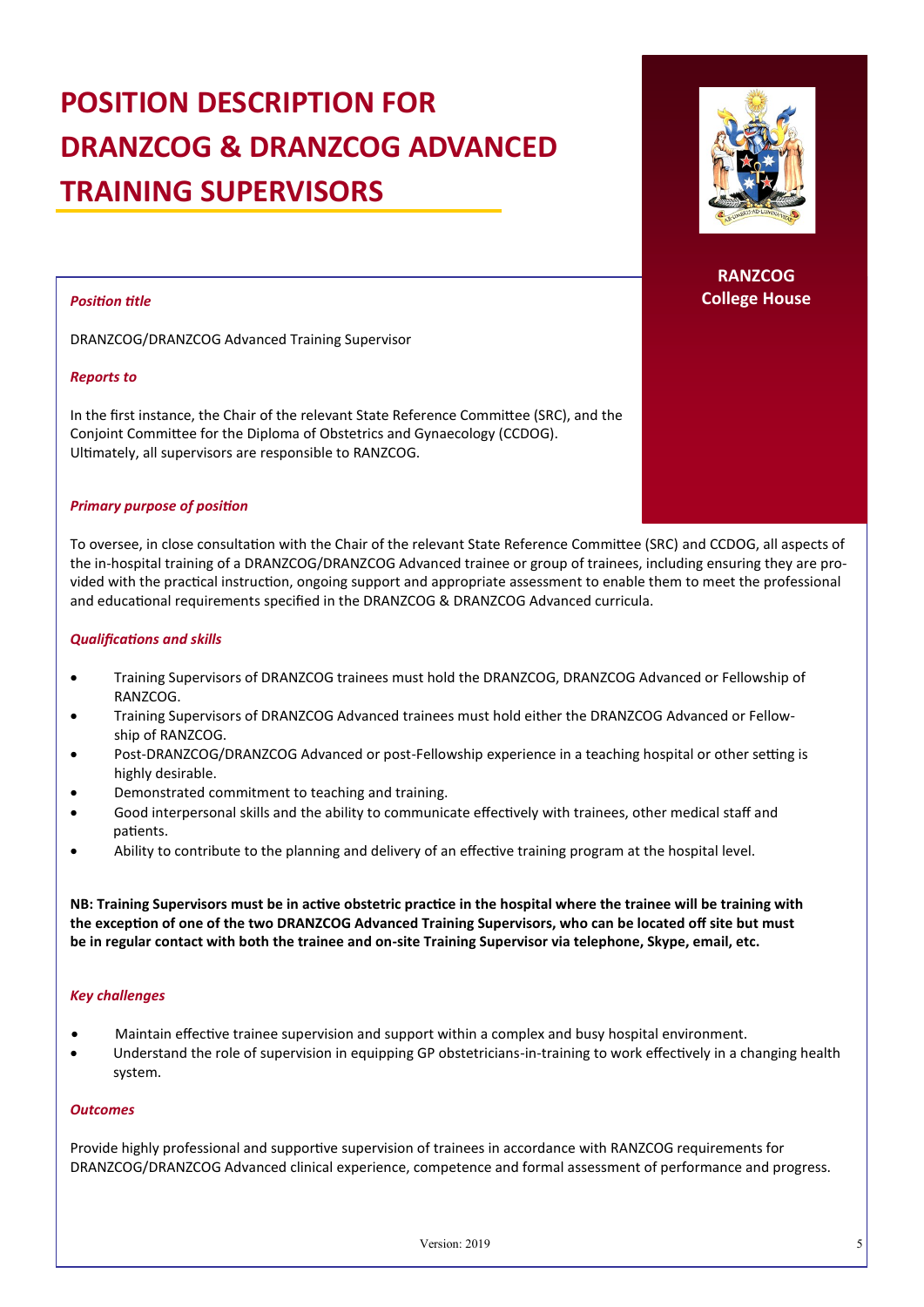#### *Responsibilities*

- **1. Supervision/Support:** To provide support to trainees and ensure hands-on supervision and training. This supervision must include:
	- regular constructive formal and informal feedback through meetings with the trainee, preferably at the time of the monthly checking/signing of the Logbook (see Assessment section below);
	- ensuring trainees are taken through each new procedure by a consultant, senior registrar or Diplomaholder (as applicable) and are given adequate opportunities to practice their skills under supervision;
	- ensuring ward rounds are treated as vital training opportunities with appropriate consultant and senior registrar involvement;
	- ensuring, or making every reasonable effort to ensure, that trainees have appropriate support from oncall consultants after hours;
	- encouraging trainees to improve their communication and decision-making skills;
	- listening to trainees' concerns about training and respecting their right to be assertive and questioning.
- **2. Dedicated time:** To set aside dedicated time each week to teach/supervise/mentor trainees. (Note: This includes time spent giving feedback to trainees or contributing to the planning of the in-hospital O&G educational program, not simply time spent in hands-on teaching.)
- **3. Trainee access to educational opportunities:** To ensure, or make every reasonable effort to ensure, that trainees are rostered on a regular basis so they can access key in-hospital educational/training opportunities such as trainees'/registrars' meetings, perinatal mortality/morbidity sessions available, ultrasound experience available (DRANZCOG Advanced trainees ONLY), and any clinics conducted at the hospital (fertility, menopause, etc.).
- **4. Signing Logbook:** To review and sign each trainee's *Logbook* every month to ensure the trainee is completing the required clinical procedures and to ensure that the trainee is not leaving the completion of Workplace-based Assessments until the end of their training period.

#### **5. Assessment:**

- i) To either act as an Assessor of the trainee's competence in skills listed in the *In-Training Skills Log* of the trainee's Logbook, **or** approve an appropriate consultant or senior O&G registrar to act as an Assessor\*.
- ii) Sign-off on each procedure listed in the *Clinical Procedures Log* in the trainee's Logbook, or approve an appropriate consultant or senior O&G registrar to sign off on each procedure as it is conducted.
- iii) To either act as an Assessor for the trainee completing the requisite Workplace-based Assessments (WBAs) or approve an appropriate consultant or senior O&G registrar to act as an Assessor.
- iv) Sign off on the *Training Experience Log* in the trainee's Logbook for each area of Training Experience required.
- v) Signing the Certificate of Satisfactory Completion of Training in the Logbook once satisfied that the trainee has met the competency requirements listed in the Logbook.
- \* An eligible Assessor must hold either a DRANZCOG, DRANZCOG Advanced, FRANZCOG or be a Senior O&G Registrar.
- **6. Knowledge of curriculum, regulations, etc:** To be fully informed of the requirements of the DRANZCOG/ DRANZCOG Advanced curricula and the current regulations governing training and assessment by consulting the following:
	- *CWH, DRANZCOG & DRANZCOG Advanced Curricula* document*;*
	- *RANZCOG Regulations;* and
	- *CWH, DRANZCOG & DRANZCOG Advanced Training Handbook*.

These documents are available on the RANZCOG website. (See the Essential Information section in the Training Supervisors' Information Pack.)

**7. Liaison with Chair of the relevant SRC and CCDOG Chair:** To liaise closely with the Chair of the relevant State Reference Committee and/or CCDOG (including attending CCDOGmeetings when required) in order to discuss training issues and problems, particularly where the hospital is having difficulty providing trainees with the clinical experience and support outlined above.

**NOTE:** In the first instance, queries or concerns regarding training and/or assessment matters should be directed to Ms Rina Lekkas, Manager, Training Programs RANZCOG (tel: 03 9412 2985; email: [rlekkas@ranzcog.edu.au](mailto:smccarthy@ranzcog.edu.au)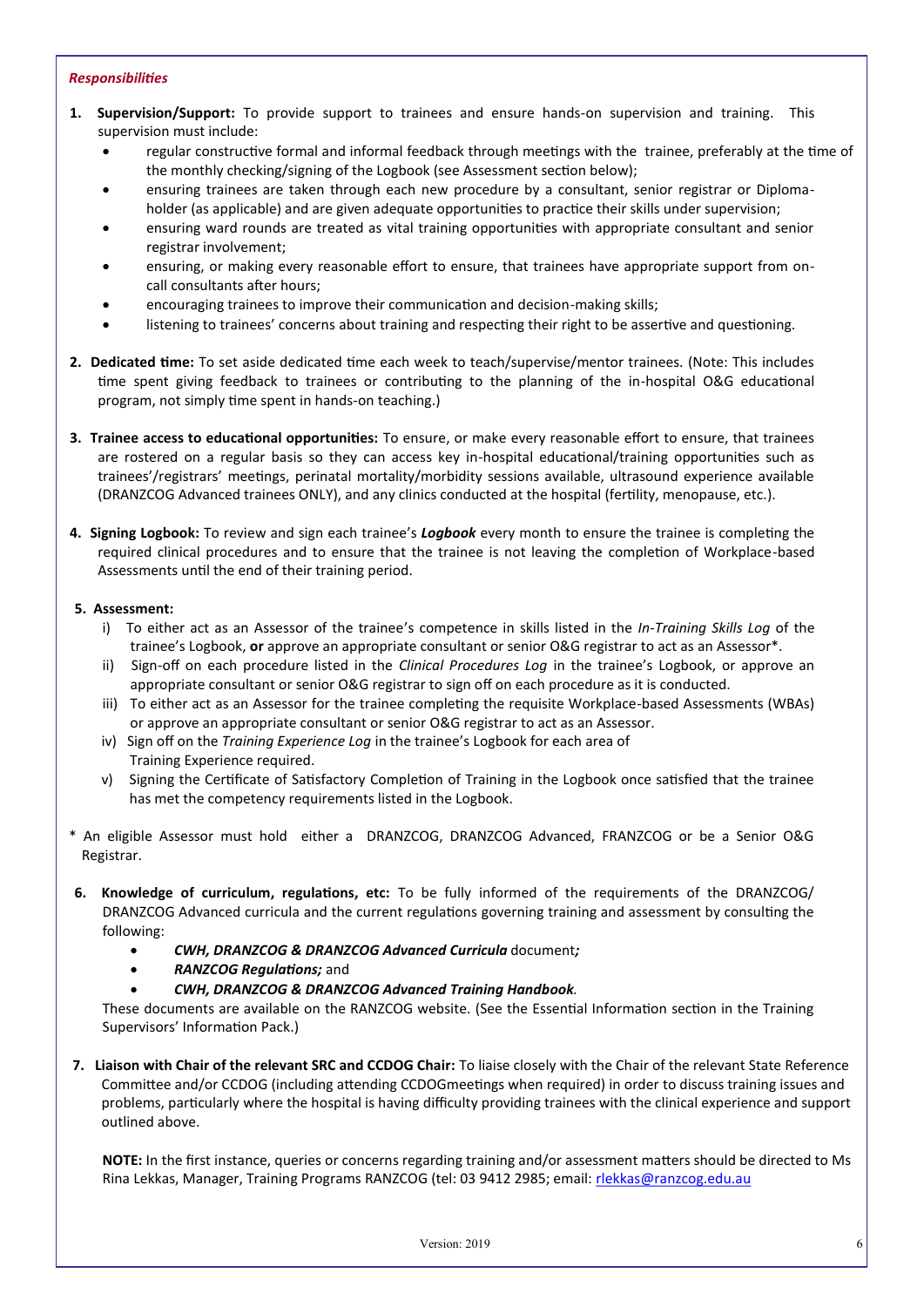## **ESSENTIAL INFORMATION for DRANZCOG & DRANZCOG ADVANCED TRAINING SUPERVISORS**

**RANZCOG College House**

#### **APPOINTMENT PROCESS**

• Training Supervisors must be approved by the Conjoint Committee of the Diploma for Obstetrics and Gynaecology

Prospective Training Supervisors must submit a completed *'Training Supervisor Application Form'* and current CV to CCDOG, including those who have been asked to take over from an existing Supervisor. Submission of applications will not be required where the applicant has already been approved as a Training Supervisor for the FRANZCOG training program by the relevant regional Training Accreditation Committee. Application forms are available from the RANZCOG website:

https://www.ranzcog.edu.au/Training/Certificate-Diploma/Supervisors-Mentors

#### **NUMBER OF SUPERVISORS REQUIRED**

#### DRANZCOG trainees;

- require one (1) Training Supervisor;
- the Training Supervisor must hold either the DRANZCOG, DRANZCOG Advanced or Fellowship of RANZCOG.

DRANZCOG Advanced trainees;

- require two (2) Training Supervisors;
- the Training Supervisors must hold either the DRANZCOG Advanced or Fellowship of RANZCOG.

#### **TRAINEE-SUPERVISOR RATIOS**

For appropriately supervised and supported training RANZCOG's recommended ratio of supervisors to trainees is as follows:

- 1 supervisor to every 3 trainees
- 2 supervisors for every 7 trainees

#### **TRAINEE REGISTRATION**

It is the responsibility of the **trainee**, **NOT** the Training Supervisor, to:

- First obtain a training position in an accredited hospital and arrange to be allocated an approved Training Supervisor;
- Register with RANZCOG **at least four (4) weeks** prior to commencing training and obtain **prospective** approval of training; and
- Organise payment of their DRANZCOG/DRANZCOG Advanced Registration Fee.

The **Training Supervisor** should

- Advise new trainees of the requirement to obtain prospective approval of training; and
- Direct them to the RANZCOG website where they can obtain the requisite *Training Application Form*.

#### **CPD POINTS**

Each Training Supervisor can claim 5 CPD points per trainee supervised, up to a maximum of 20 points per CPD period.

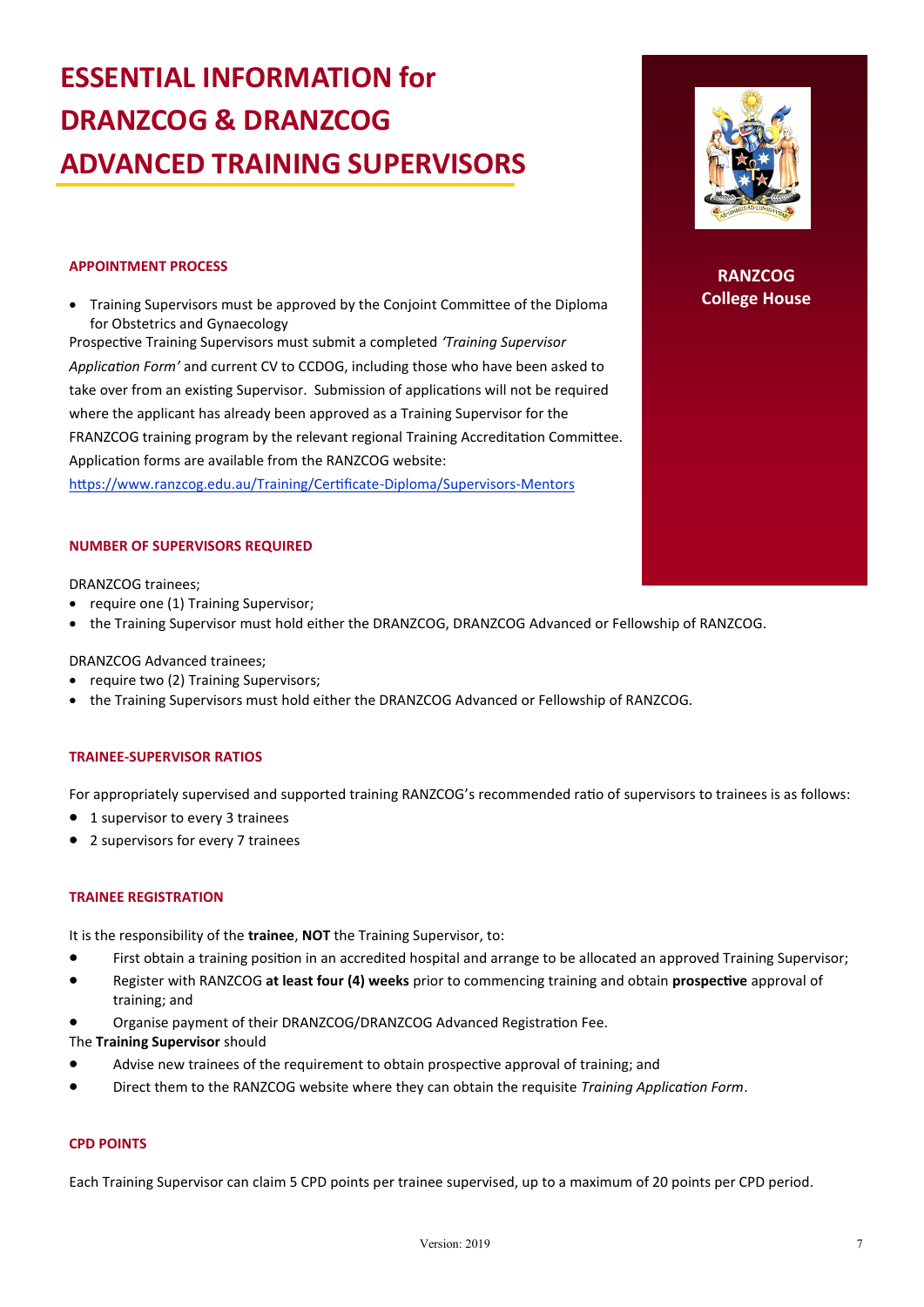### **FREQUENTLY ASKED QUESTIONS about WORKPLACE-BASED ASSESSMENTS for TRAINING SUPERVISORS & MENTORS**

#### *Who has a Training Supervisor and who has a Mentor?*

Those trainees undertaking the Certificate of Women's Health (CWH) will have a Training Mentor to oversee their training and assessment. The Training Mentor must be approved by the Conjoint Committee for the Diploma of Obstetrics and Gynaecology (CCDOG). Only the Training Mentor can conduct the Workplace Based Assessments (WBAs) for their designated CWH trainees. If the trainee is employed in a hospital setting, the Training Mentor must be employed at that accredited training site.

Those trainees undertaking either the DRANZCOG or the DRANZCOG Advanced must have a CCDOG-approved Training Supervisor employed at the accredited training site. Training Supervisors must hold the equivalent or higher qualification to that being undertaken by the trainee.

#### *Who can act as an Assessor for WBAs?*

**Certificate of Women's Health:** only the trainee's Training Mentor can conduct the WBAs.

**DRANZCOG:** the trainee's Training Supervisor or any medical staff member who holds a DRANZCOG, DRANZCOG Advanced, Fellowship or, is a Senior O&G Registrar of RANZCOG can conduct the WBAs.

**DRANZCOG Advanced:** the trainee's Training Supervisor or any medical staff member who holds a DRANZCOG Advanced, Fellowship or, is a Senior O&G Registrar of RANZCOG can conduct the WBAs.

**All WBA Assessors must be approved by the trainee's Training Supervisor.** It is expected that medical staff who are participating in the assessment process will be working/teaching/supervising trainees as part of their regular duties.

#### *What process does the Training Supervisor need to follow to approve a WBA Assessor?*

All WBA Assessors must be approved by the trainee's Training Supervisor. At the beginning of the trainee's training term, you are required to provide them with a current list of approved Assessors for Diploma and Diploma Advanced WBAs. (Remember that only the appointed Training Mentor can undertake WBAs for Certificate of Women's Health trainees). There is no formal process that you are required to follow in the approval process of potential WBA Assessors. However, it is expected that medical staff who are participating in the assessment process will be working/teaching/supervising trainees as part of their regular duties.

It is recommended that the Training Supervisor identify those staff, including visiting specialists who may have oversight of Diploma and/or Diploma Advanced trainees, who are willing to participate as WBA Assessors and seek their agreement at the beginning of the calendar year. Record the names of those willing to act as Assessors, indicating if they can assess both the Diploma and Diploma Advanced or Diploma only, and distribute this to trainees at the beginning of their training term.

To support Training Mentors, Training Supervisors and Assessors in their roles, RANZCOG will make available online calibration resources and is in the process of developing calibration workshops, participation in which will be strongly encouraged. The online calibration resources and face-to-face workshops will provide Assessors, Supervisors and Mentors with a mechanism to appreciate the standards that are expected of trainees performing below, at and above the Minimum Acceptable Passing Standard, or *MAPS*. The calibration of performance standards is a critical component of WBAs, ensuring that trainees at different training sites and with different Assessors are subject to the same interpretation of performance standards across all of their WBAs.

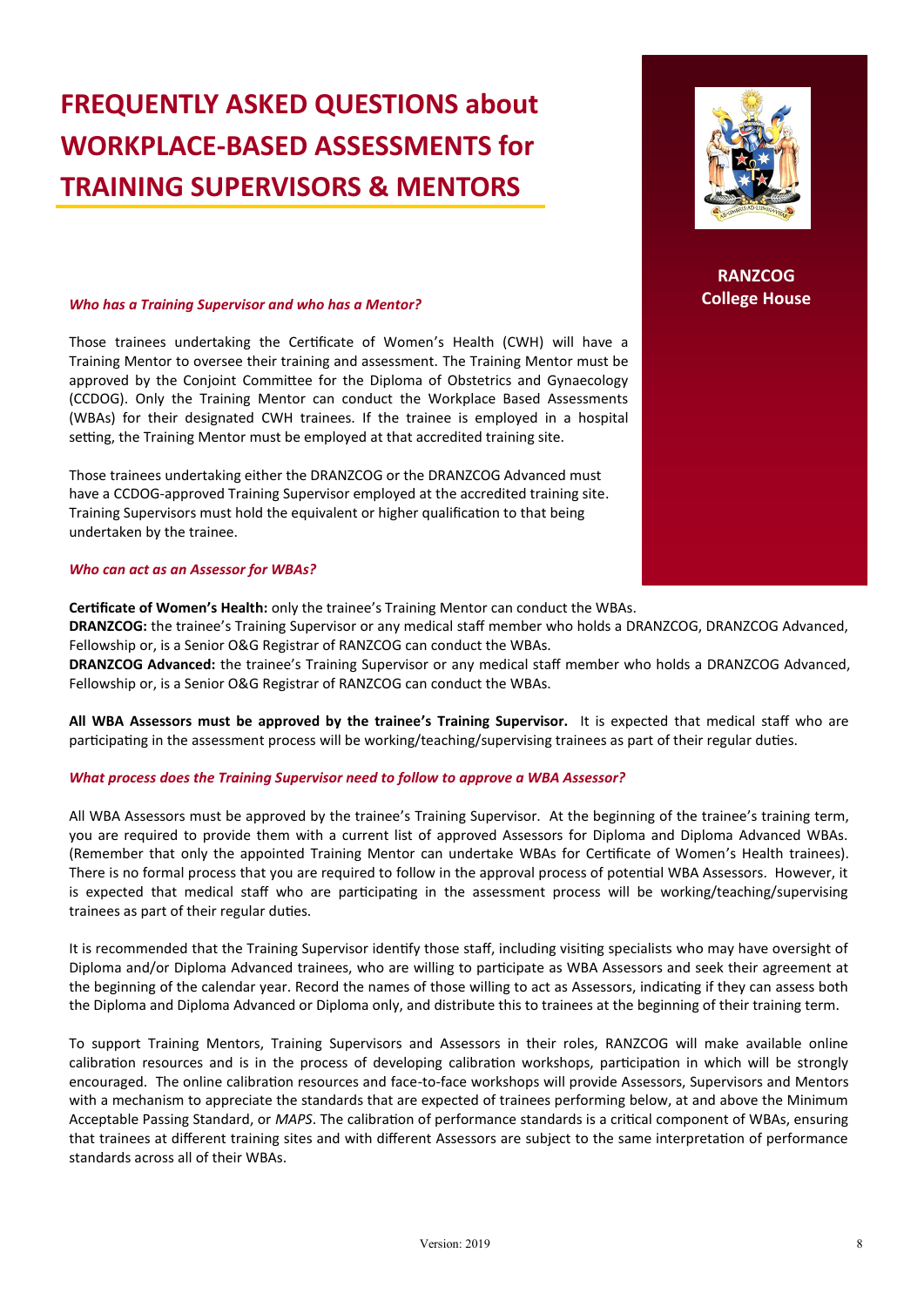#### *Under what circumstances can an Assessor refuse to undertake a WBA for a trainee?*

An Assessor is not obliged to undertake a WBA for a trainee and reasons for refusing may include: conflict of interest with the trainee, work demands, inappropriate qualifications. However, it should be pointed out to the Assessor that undertaking a WBA for a trainee is assisting the trainee with their learning journey, developing their feedback skills and enhancing their professional profile.

#### *Who is responsible for arranging the Workplace Based Assessments?*

The trainee is responsible for arranging all aspects of the Workplace Based Assessment (WBA). The trainee must nominate when they would like to undertake a WBA and need to ensure the availability of their nominated Assessor. Trainees are also responsible for having the relevant WBA form ready for the Assessor. The trainee should check with you (the Training Supervisor) to ensure that their selected Assessor has been approved to undertake this assessment (i.e., are suitably qualified).

While it is critical that the trainee takes responsibility for their WBAs, Training Supervisors do have an important role to play in this process. When undertaking the monthly review of a trainee's Logbook, Training Supervisors must check to see that the trainee has started undertaking their WBAs. **It is imperative that trainees must not leave all of the assessment activities until the end of their training period.** To this end, if you note from the trainee's Logbook that they have not started or have not undertaken sufficient WBAs, you are requested to strongly advise the trainee to do so.

#### *What is MAPS?*

MAPS literally means Minimal Acceptable Passing Standard. When the term is applied to Workplace Based Assessments, it reflects the minimal standard of care the trainee provides to ensure the safety of their patient. An Assessor will utilise the MAPS definition only against the level of the qualification that the trainee is currently enrolled in, irrespective of the previous clinical experience that they have had. The MAPS standard required for each Workplace Based Assessment is articulated on the form against each criterion.

#### *What do I do if a trainee challenges a particular WBA result?*

If a trainee is unhappy or concerned about the grade that they have been given, they should first discuss the outcome with the Assessor who conducted the assessment at the post-WBA feedback meeting. If they are still unhappy or concerned about the grade, they are advised to discuss the assessment with you. Once you have discussed the issue with the trainee, you should also talk to the Assessor. Where possible, you are advised to not intervene unless there has been a clear breach in process or procedure at which point you are advised to contact RANZCOG. Remind the trainee that there is no restriction on the number of times they can attempt any one WBA and that one unsatisfactory result will not negatively impact on their final training program results.

#### *What information should I be checking on the forwarded copy of the trainee's WBA form?*

The Assessor will supply you with a copy of the completed WBA form. Check the form to confirm that all criteria have been validated, that the comments section has been completed and the form appropriately graded and signed off. Any omissions could result in the assessment resulting in an unsatisfactory grade even if this was not the Assessor's intention. File the copy of the WBA form in your trainee's file along with other relevant documents regarding the trainee's performance for the duration of the training period.

#### *What do I do with the WBA Forms at the conclusion of a trainees' training period?*

Please keep all copies of the trainee's WBA forms, both satisfactory and unsatisfactory, in the trainee's training file for the duration of their training term.

#### *Am I responsible for monitoring the standards demonstrated by Assessors who conduct WBAs on my trainees?*

Quality control surrounding the standards being attained and maintained by Assessors is the responsibility of RANZCOG. However, if you notice a gross breach of conduct in any aspect of the assessment process or procedures, you are advised to alert RANZCOG immediately.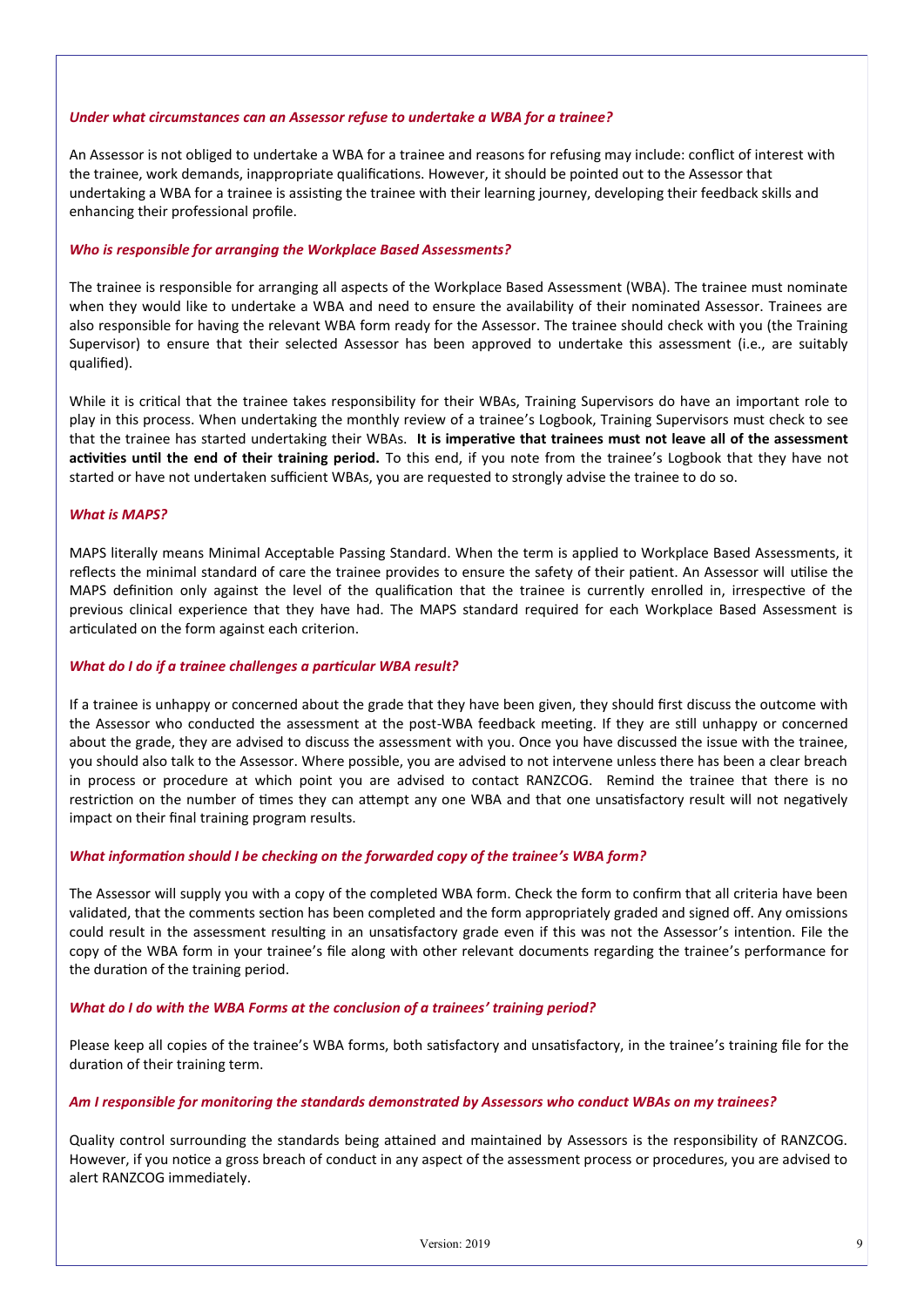### **FREQUENTLY ASKED QUESTIONS about WORKPLACE-BASED ASSESSMENTS for ASSESSORS**

*I am interested in assessing Workplace Based Assessments for the trainees undertaking the Certificate of Women's Health, Diploma and Diploma Advanced trainees. How can I formalise this process?*

If you are approached by a trainee to participate in a Workplace Based Assessment you need to be approved by the trainee's Training Supervisor prior to undertaking the activity. For Diploma and Diploma Advanced trainees your qualifications must be equal to, or above, that of the trainee's current training program i.e., you must hold the Diploma or above to conduct the assessment for a candidate who is in the Diploma Training Program or hold the Diploma Advanced or above to conduct the assessment for a candidate who is in the Diploma Advanced Training Program. Only the designated Training Mentor can conduct Workplace Based Assessments for their Certificate of Women's Health trainees.

Training Supervisors will have a list of approved Assessors (and the qualification level at which they can conduct Workplace Based Assessments), which will be updated each calendar year.

**RANZCOG College House**

#### *I have been asked by a trainee to conduct one of their Workplace Based Assessments: What do I need to do?*

You must have prior approval from the trainee's Training Supervisor to conduct the assessment activity (can be done at the start of the year) and you must be familiar with the MAPS standard (see below) consistent with the trainee's training level. The trainee will supply you with the relevant assessment form. You need to observe the trainee in the clinical setting as they undertake the activity to be assessed and indicate on the form (against a series of predetermined criteria) whether or not the trainee is performing below, at or above MAPS. The completed assessment form must be discussed with the trainee immediately or very soon after the WBA activity to inform them whether or not they have been deemed unsatisfactory or satisfactory and provide feedback. You must sign the form where indicated and forward a copy of the assessment to the Training Supervisor. The trainee will keep the original form in their Logbook.

#### *What is MAPS?*

MAPS literally means Minimal Acceptable Passing Standard. When the term is applied to Workplace Based Assessments, it reflects the minimal standard of care the trainee provides to ensure the safety of their patient. An Assessor will utilise the MAPS definition only against the level of the qualification that the trainee is currently enrolled in, irrespective of the previous clinical experience that they have had. The MAPS standard required for each Workplace Based Assessment is articulated on the form against each criterion.

#### *Which trainees will I be allowed to assess?*

You can conduct a Workplace Based Assessment for any Diploma or Diploma Advanced trainee provided you hold the appropriate qualification level. Only the approved Training Mentor can undertake Workplace Based Assessments for Certificate of Women's Health trainees.

#### *How will I know that my judgments regarding a trainee's performance are accurate?*

Assessors must utilise the clinical descriptors for each criterion on the Workplace Based Assessment forms to guide their judgment. These descriptors articulate the standards of trainees performing below, at and above the Minimum Acceptable Passing Standard, or *MAPS*. To support Assessors in their roles, RANZCOG will make available online calibration resources and is in the process of developing face-to-face calibration workshops. Training Mentor, Training Supervisor and Assessor participation in the workshops will be strongly encouraged. The online resources and workshops will aim to ensure that Assessors, across all accredited training sites, are assessing the same assessments with a consistent understanding of the trainees' scope of practice and the required MAPS.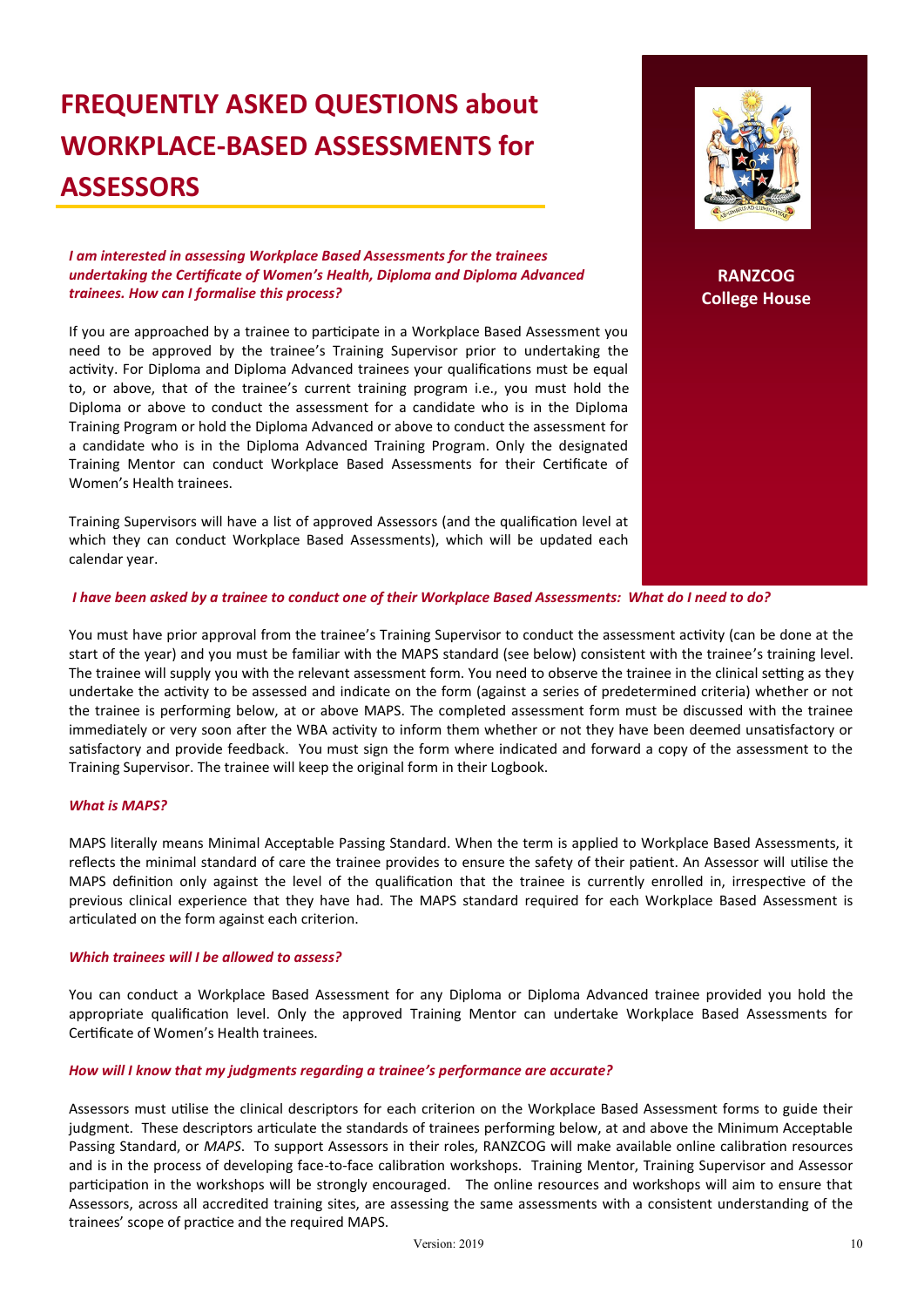#### *What happens if I do not see the trainee demonstrate one of the skills listed on the Workplace Based Assessment form during the assessment activity?*

If you do not see a trainee demonstrate any one of the skills listed on the Workplace Based Assessment form you can not give the trainee a final grade of satisfactory. All of the Workplace Based Assessment forms are available online. Trainees and Assessors are advised to thoroughly familiarise themselves with the criteria and clinical descriptors **before** they undertake the Workplace Based Assessment activity.

#### *What happens to the Workplace Based Assessment if I have to step in and assist with the consultation/procedure?*

If you are required, for patient safety, to participate in the clinical activity in which you are conducting a Workplace Based Assessment, the assessment is automatically deemed unsatisfactory. However, as Workplace Based Assessments can be used as either a formative learning or a summative assessment tool, your intervention can provide a crucial learning point to discuss with the trainee.

*Can I provide verbal prompts to a trainee to assist them in making the correct decision in an activity for which I am conducting a Workplace Based Assessment?*

If you are required to provide the trainee with verbal prompts to ensure that they elicit the correct response from a patient or undertake the appropriate next step, the assessment is automatically deemed unsatisfactory.

#### *Do I have to explain to the trainee the reasons why I have marked the Workplace Based Assessment the way that I have?*

A key feature of all Workplace Based Assessments is the provision of feedback to aid learning after the assessment activity. Irrespective of the final grade given (unsatisfactory or satisfactory) you will be expected to discuss your assessment judgments, against the listed criteria, to inform the trainee's future learning.

*What do I do with the assessment form once it has been completed and I have provided the trainee with the appropriate feedback?*

A copy of the assessment form is to be handed to the trainee's Training Supervisor and the trainee is to place the original copy of the assessment form at the rear of their Logbook. The Workplace Based Assessment Log in the trainee's Logbook must also be annotated.

#### *Can I assess the same procedure with the same trainee on more than one occasion?*

All unsuccessful Workplace Based Assessments are deemed 'formative' and as such a trainee may undertake any number of the same Workplace Based Assessment until they achieve a result of satisfactory. You can assess the same procedure with a trainee on multiple occasions as they work toward achieving a satisfactory outcome.

#### *Can I refuse to undertake a Workplace Based Assessment?*

You are not obliged to undertake a Workplace Based Assessment for a trainee and reasons for refusing may include: conflict of interest with the trainee, work demands, inappropriate qualifications. However, it should be pointed out that undertaking a Workplace Based Assessment for a trainee is assisting the trainee with their learning journey, developing your feedback skills and enhancing your professional profile.

#### *Will my assessment forms be subject to scrutiny by others?*

The original Workplace Based Assessment forms will be kept by the trainee and a copy of each form must be forwarded to the Training Supervisor and, as such, will be viewed to ensure that all relevant portions of the document have been completed. The forms may also (but not necessarily) be viewed by College House staff and by the Chair of the State Reference Committee. No judgment of your abilities as an Assessor will be made on the basis of the Workplace Based Assessment form(s) that you complete.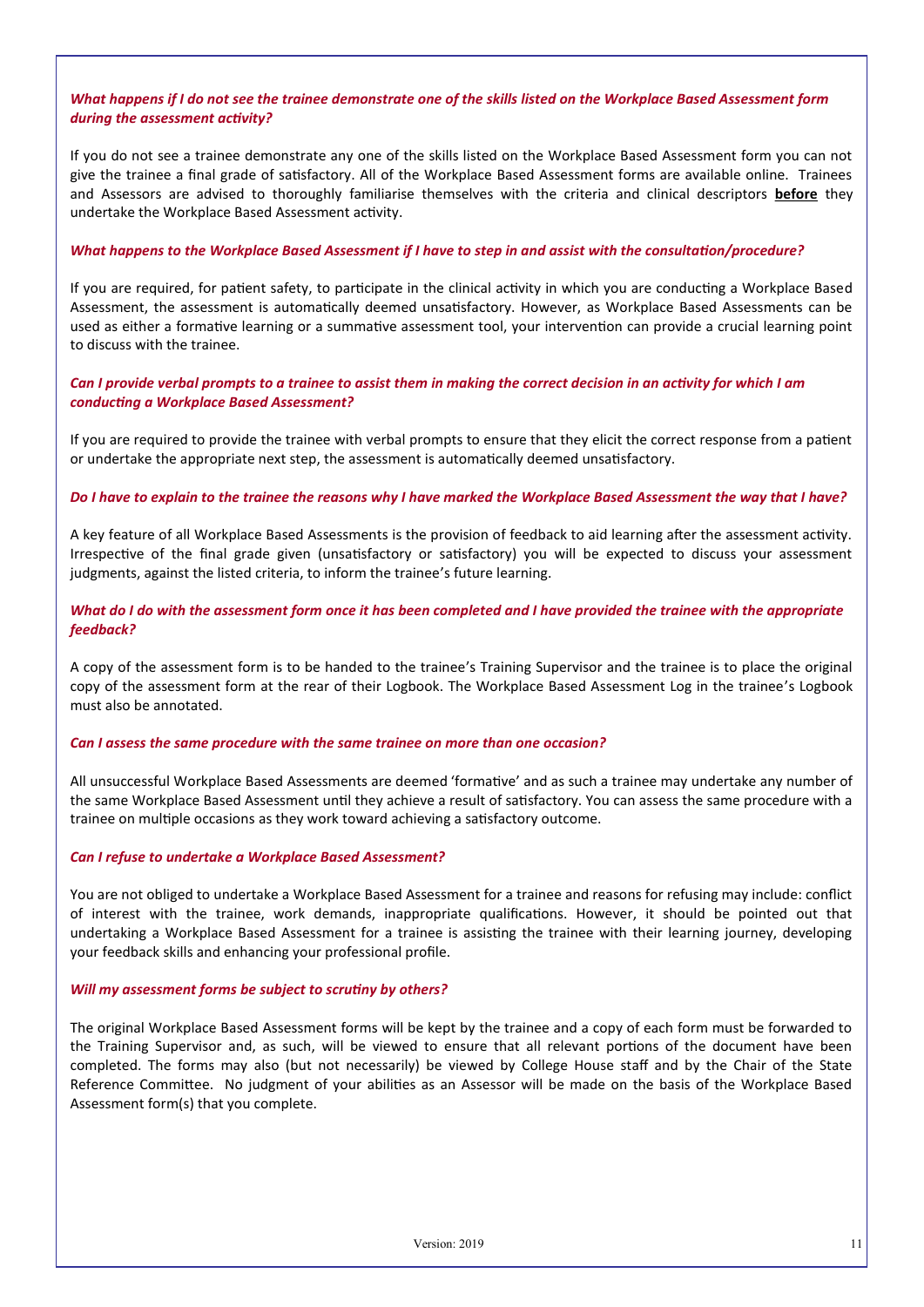## **USEFUL LINKS**



**RANZCOG College House**

**General information relating to Training Supervisors may be found at:** https://www.ranzcog.edu.au/Training/Certificate-Diploma/Supervisors-Mentors

#### **Contacts**

Contact details for the College and the individual Regional Offices in Australia: https://www.ranzcog.edu.au/Our-College/regional

#### **Training Documentation**

Download and print copies of training and assessment forms for DRANZCOG/DRANZCOG Advanced trainees. https://www.ranzcog.edu.au/Training/Certificate-Diploma/Training-Requirements

#### **Handy Links**

Direct links to individual sections of the RANZCOG website relating to key components of the training program and essential College publications you should be familiar with.

- RANZCOG Regulations—https://www.ranzcog.edu.au/Our-College/Governance/Constitution-Regulations
- CWH/DRANZCOG/DRANZCOG Advanced Training Program Handbook— https://www.ranzcog.edu.au/RANZCOG\_SITE/ media/RANZCOG-MEDIA/Training%20and%20Assessment/Certificate%20and%20Diploma/Training-Handbook-CWH-DIP-DIPAd.pdf
- CWH/DRANZCOG/DRANZCOG Advanced Curricula https://www.ranzcog.edu.au/RANZCOG\_SITE/media/RANZCOG -MEDIA/Training%20and%20Assessment/Certificate%20and%20Diploma/Curriculum-2nd-Edition-2017-v2.pdf
- CWH/Diploma Training Programs Examinations— https://www.ranzcog.edu.au/Training/Certificate-Diploma/CWH-Diploma-Examinations-(1)
- Training documentation, including Workplace-based Assessment forms:— https://www.ranzcog.edu.au/Training/ Certificate-Diploma/Training-Requirements/Workplace-Based-Assessments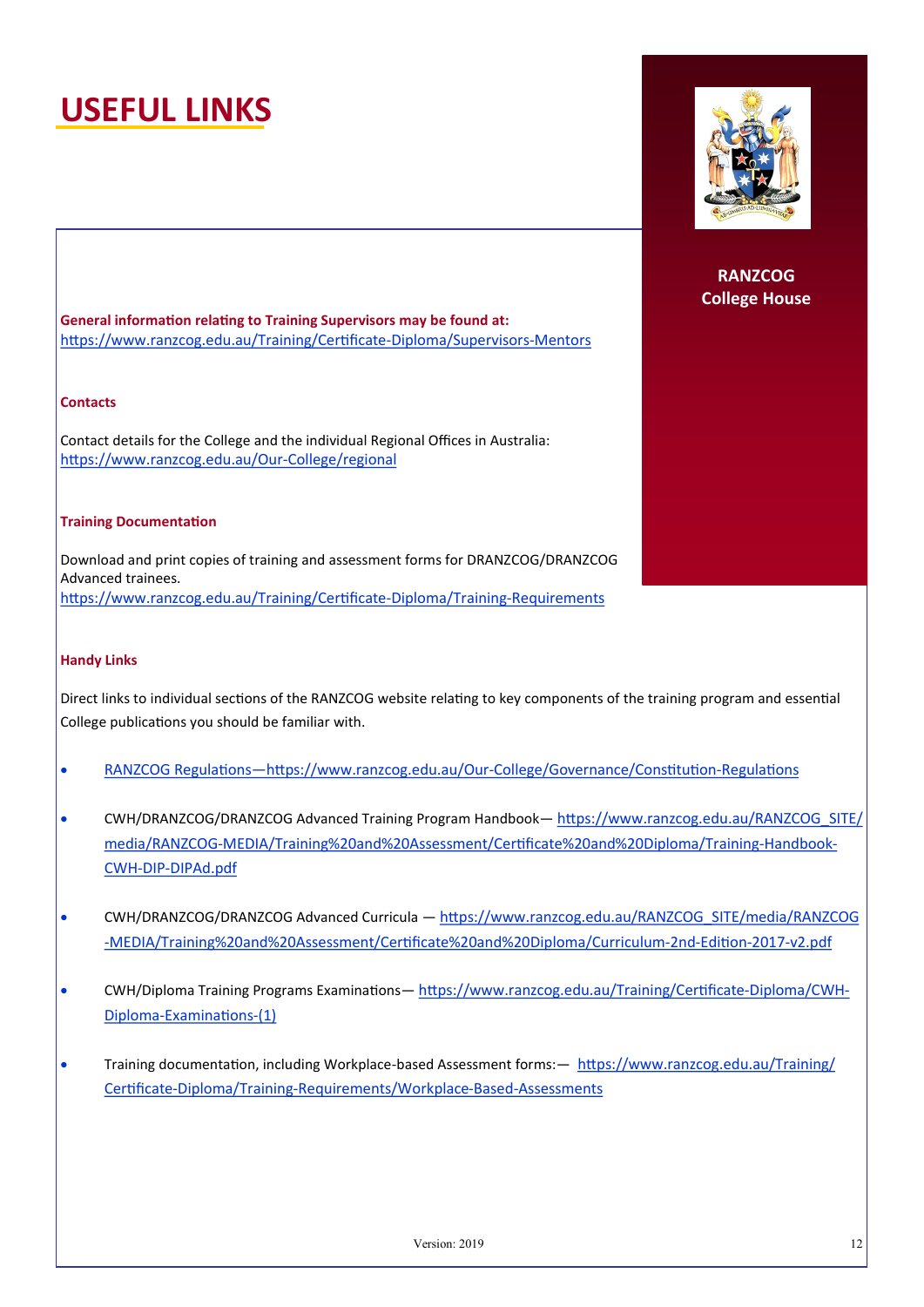### **CWH & DRANZCOG CALENDAR 2019**



#### **RANZCOG College House**

| 1 February         | <b>CWH and DRANZCOG Written Examinations 1</b>                                                                                                        |
|--------------------|-------------------------------------------------------------------------------------------------------------------------------------------------------|
| 1 February         | Final date to submit certification applications for March RANZCOG Board meeting<br>(i.e. upon completion of training and assessment requirements)     |
| 20-22 March        | RANZCOG Board and committee meetings                                                                                                                  |
| 7 April            | <b>DRANZCOG Advanced Oral Examination 1</b>                                                                                                           |
| 12 April           | Closing date for applications to sit the 2019 Written and Oral Examinations 2                                                                         |
| 8 June             | Final date to submit certification applications for July RANZCOG Board meeting (i.e.<br>upon completion of training and assessment requirements)      |
| $24 - 26$ July     | RANZCOG Board and committee meetings                                                                                                                  |
| 12 July            | CWH and DRANZCOG Written Examinations 2                                                                                                               |
| 8 September        | <b>DRANZCOG Advanced Oral Examination 2</b>                                                                                                           |
| 5 October          | Final date to submit certification applications for November RANZCOG Board<br>meetings (i.e. upon completion of training and assessment requirements) |
| 31October          | Closing date for applications to sit the 2020 Written and Oral Examinations 1                                                                         |
| $13 - 15$ November | RANZCOG Board and committee meetings                                                                                                                  |

#### **NOTE: LATE APPLICATIONS FOR RANZCOG EXAMINATIONS AND CERTIFICATION WILL NOT BE ACCEPTED. Please refer to the relevant CWH, DRANZCOG & DRANZCOG Advanced Regulations.**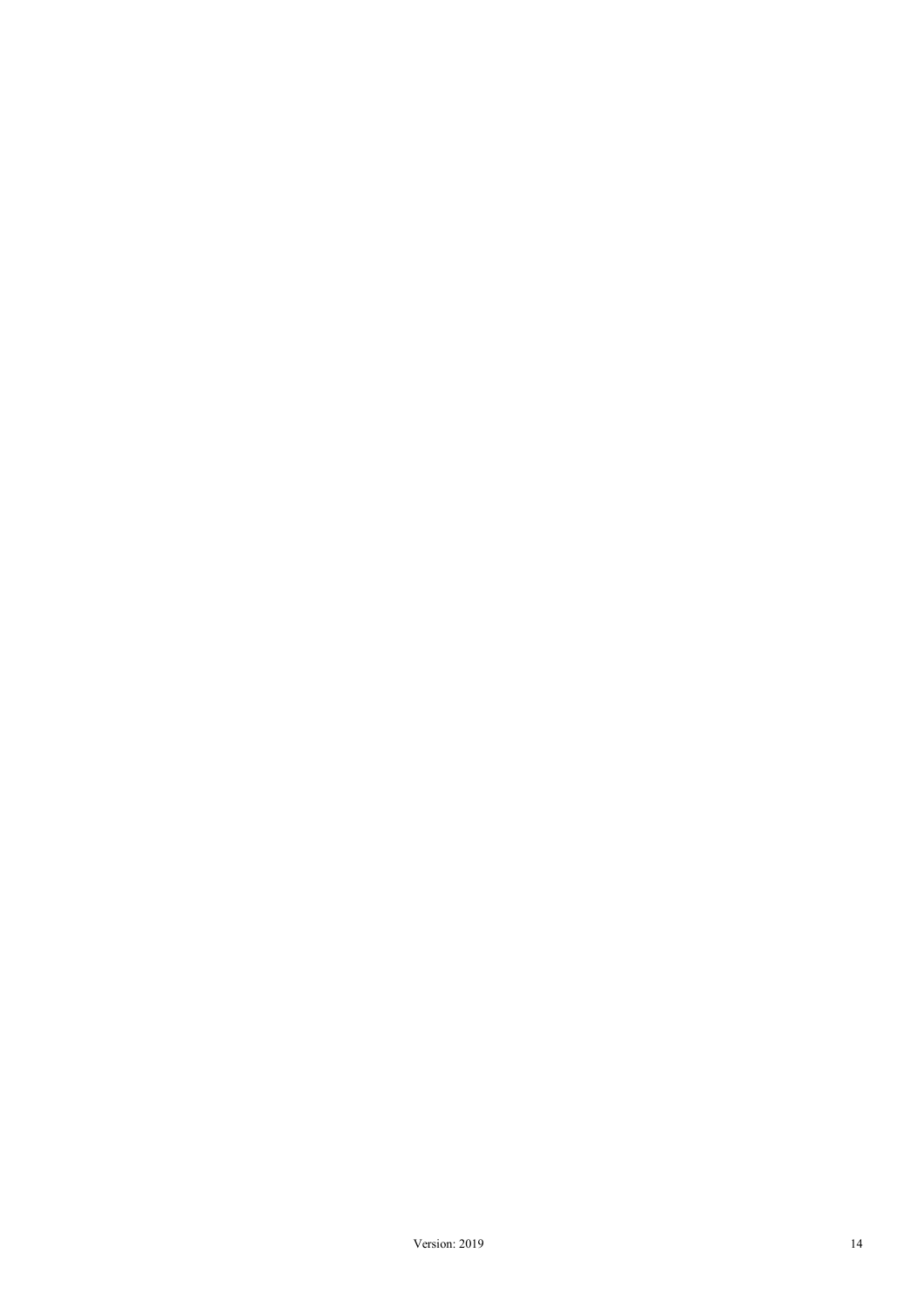# **COLLEGE CONTACTS**

### **Education & Training**

General training email address: [dts@ranzcog.edu.au](mailto:training@ranzcog.edu.au) General assessment email address: [assessment@ranzcog.edu.au](mailto:assessment@ranzcog.edu.au)

**Name & Position Area of responsibility Contact Details** Dr Brendan Grabau Director, Education & Training Education & training policy  $\vert$  tel +61 9417 1699 bgrabau[@ranzcog.edu.au](mailto:ljohnson@ranzcog.edu.au) Ms Rina Lekkas Manager, Training Programs Training policy 1699 [rlekkas@ranzcog.edu.au](mailto:smccarthy@ranzcog.edu.au) Ms Maree Brislin Senior Coordinator, CWH/ Diploma Training Programs Trainee enquiries Registration/training documentation Certification tel +61 3 9417 1699 [mbrislin@ranzcog.edu.au](mailto:mbrislin@ranzcog.edu.au) Ms Lynsey Billings Coordinator, CWH/Diploma Training Programs Training documentation Administration support tel +613 9417 1699 lbillings@ranzcog.edu.au Ms Gina Cathro Senior Coordinator, Education Development CWH, DRANZCOG & DRANZCOG Advanced Workplace-based Assessment implementation & Assessor training tel +61 3 9417 1699 gcathro@ranzcog.edu.au Ms Bronwyn Chandler Senior Coordinator, eLearning CWH, DRANZCOG & DRANZCOG Advanced online modules tel +61 3 9417 1699 [elearningsupport@ranzcog.edu.au](mailto:ldavison@ranzcog.edu.au) Ms Kellen Lowrie Coordinator Assessments CWH & DRANZCOG Written Examinations tel +61 3 9417 1699 klowrie[@ranzcog.edu.au](mailto:laitken@ranzcog.edu.au) Ms Hannah Lange Senior Coordinator Assessments DRANZCOG Advanced Oral Examination tel +61 3 9417 1699 hlange[@ranzcog.edu.au](mailto:khertrick@ranzcog.edu.au)

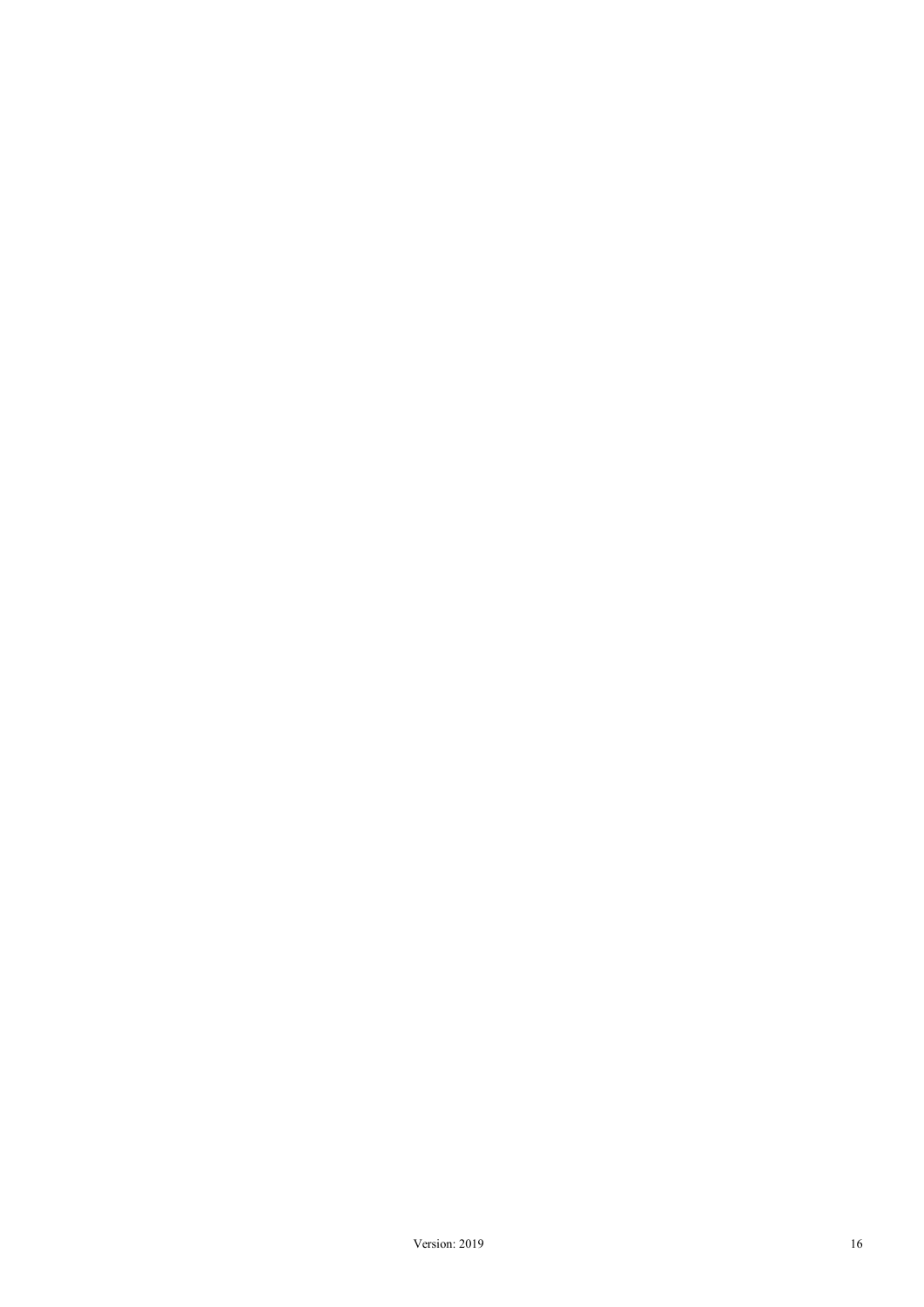# **COLLEGE CONTACTS**